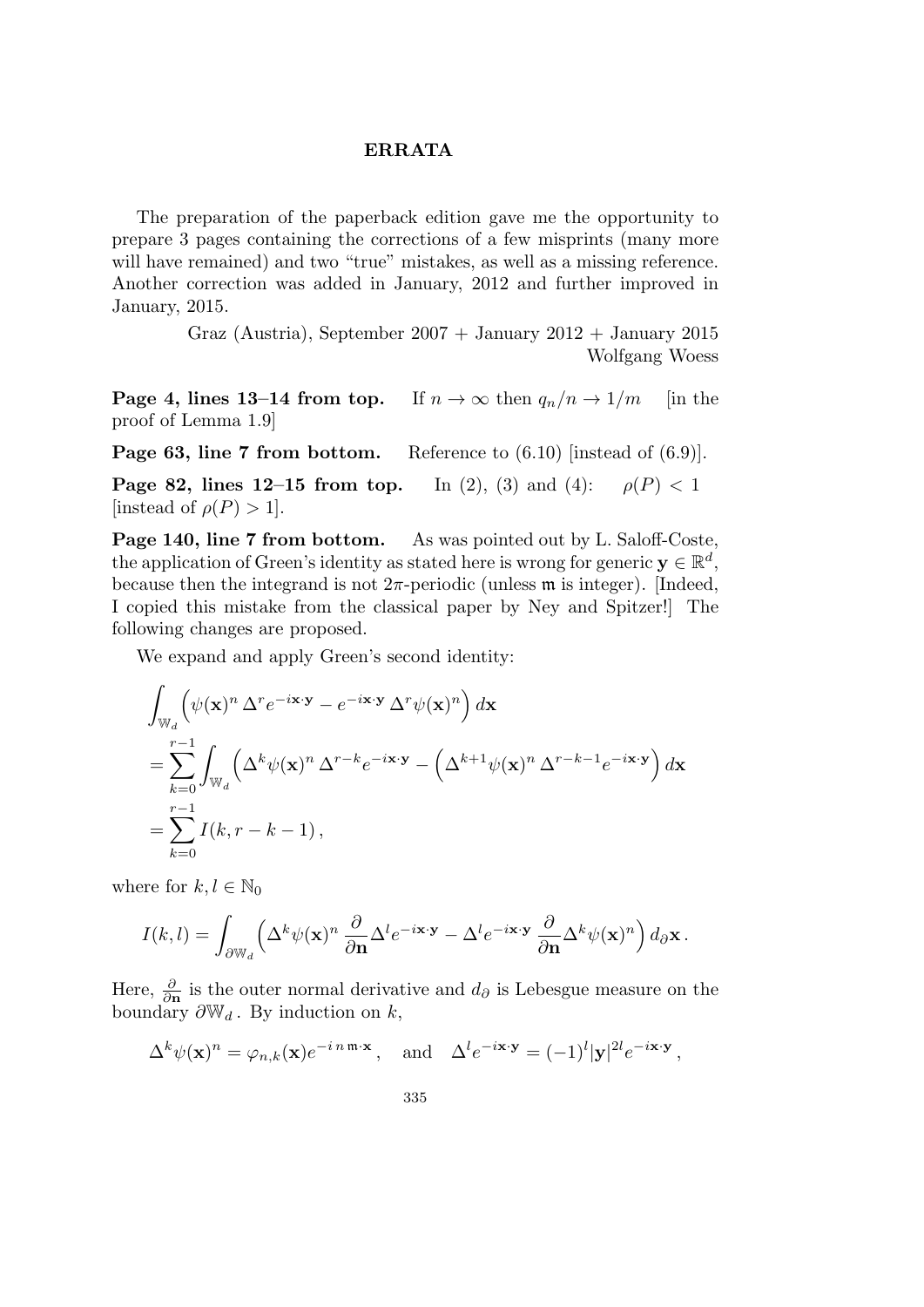where  $\varphi_{n,k}(\mathbf{x})$  is 2 $\pi$ -periodic in each variable. Now we decompose  $I(k, l)$  as the sum of *d* pairs of integrals over opposite faces of  $\mathbb{W}_d$ . We consider the two faces corresponding to  $x_d = \pm \pi$ . Their respective contribution is

$$
(-1)^{l}|\mathbf{y}|^{2l} \times
$$
  

$$
\pm \int_{\mathbb{W}_{d-1}} e^{-i(\mathbf{x}', \pm \pi) \cdot (n\mathfrak{m} + \mathbf{y})} \left( i(nm_d - y_d) \varphi_{n,k}(\mathbf{x}', \pm \pi) - \frac{\partial}{\partial x_d} \varphi_{n,k}(\mathbf{x}', \pm \pi) \right) d\mathbf{x}'
$$

If  $n\mathfrak{m} + \mathbf{y} = \mathbf{k} \in \mathbb{Z}^d$  then those two contributions cancel by periodicity of  $\varphi_{n,k}$ , and the same is true for all other pairs of opposite faces, whence for such **y**,

$$
|\mathbf{y}|^{2r} \int_{\mathbb{W}_d} \psi(\mathbf{x})^n e^{-i\mathbf{x} \cdot \mathbf{y}} d\mathbf{x} = (-1)^r \int_{\mathbb{W}_d} e^{-i\mathbf{x} \cdot \mathbf{y}} \Delta^r \psi(\mathbf{x})^n d\mathbf{x}.
$$

Replacing **x** with  $\frac{1}{\sqrt{2}}$  $\frac{1}{n}$ **x**,  $\ldots$ 

Now everything continues as on page 140, line 5 from bottom.

**Page 167, line 4 from bottom.** for all  $r, n \in \mathbb{N}$  [instead of  $m, n \in \mathbb{N}$ ]. **Page 170, proof of Theorem 15.15.** The mistake is that the measure  $\mu$  on line 7 is not symmetric. The proof should start as follows.

Let  $\mu_0$  and  $\nu_0$  be the equidistributions on  $\{\mathbf{0}, \pm \mathbf{e}_i : i = 1, \dots, d\} \subset \mathbb{Z}^d$ and on  $\mathfrak{A}$ , respectively. Via the embedding of  $\mathbb{Z}^d$  and  $\mathfrak{A}$  into  $\mathbb{Z}^d \wr \mathfrak{A}$ , both are also considered as measures on the wreath product. For the proof, in view of Corollary 15.5, it is sufficient to consider the random walk on Z *d ≀* A whose law is  $\mu = \nu_0 * \mu_0 * \nu_0$  that is,

$$
\mu(y,\eta) = \begin{cases} \mu_0(y)/|\mathfrak{A}|^2, & \text{if } \eta \in \{\eta_a + T_y \eta_b : a, b \in \mathfrak{A}\}, \\ 0, & \text{otherwise.} \end{cases}
$$

Since  $\nu_0 * \nu_0 = \nu_0$ , we have  $\mu^{(n)} = (\nu_0 * \mu_0)^{(n)} * \nu_0$ . Consider i.i.d. random variables  $(K_n, V_n)$ , where  $K_n \in \mathbb{Z}^d$  has distribution  $\mu_0$  and the B-valued random variables  $V_n$  are all equidistributed on the set of configurations  $\eta \in \mathfrak{B}$  with supp  $\eta \subset \{0\}$ , and  $K_n$  and  $V_n$  are independent. Then  $\mu^{(n)}$  is the distribution of

$$
\left(S_n, \sum_{j=1}^{n+1} T_{S_{j-1}} V_j\right) \in \mathbb{Z}^d \wr \mathfrak{A},
$$

where  $S_n = K_1 + \cdots + K_n$  is the random walk on  $\mathbb{Z}^d$  with law  $\mu_0$ , with  $S_0 = 0$ .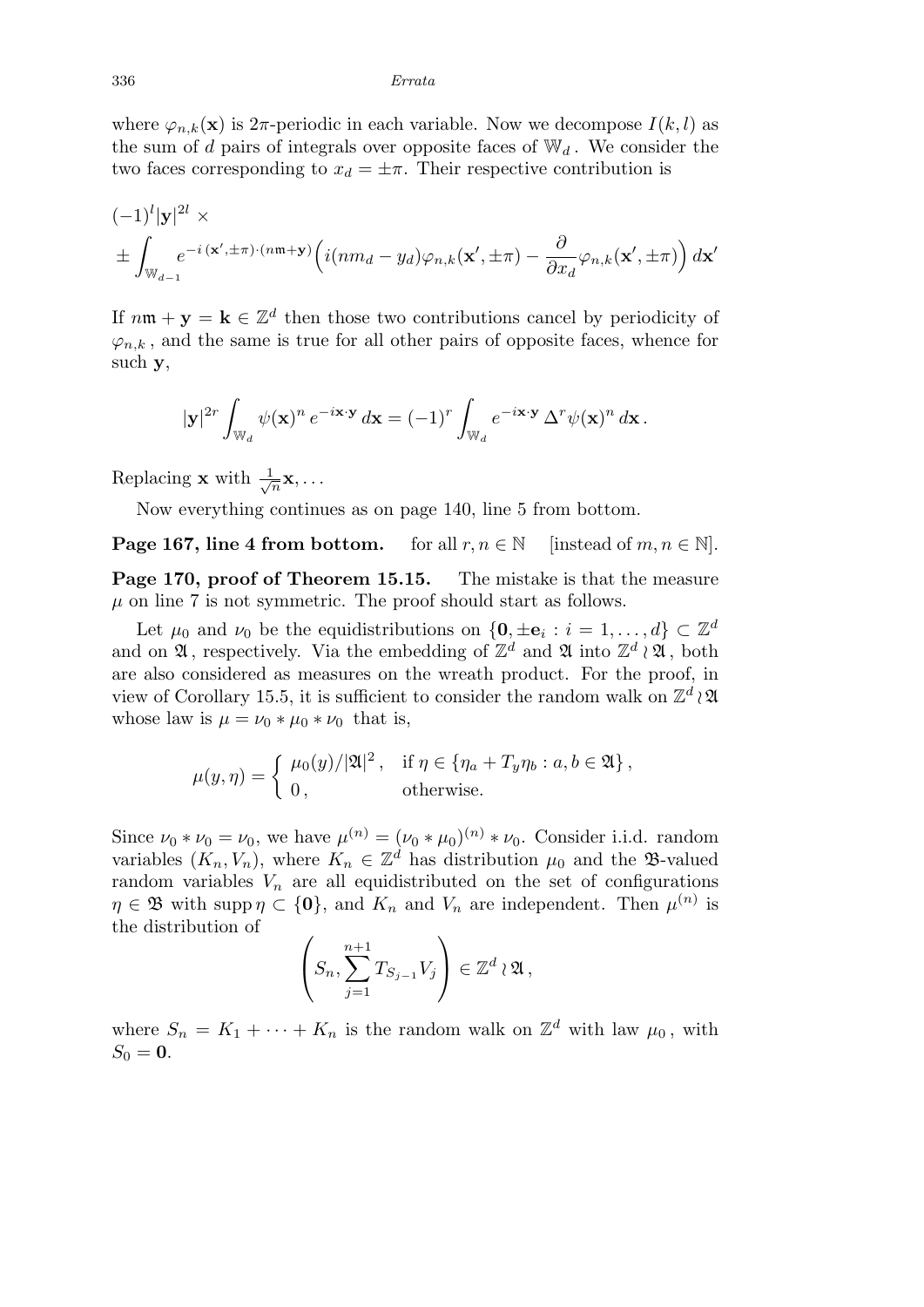The proof of the lower bound is then precisely as on page 170, taking into account that on line 10 from bottom, the middle term of the inequality has to be  $\mathbb{P}_0[\max\{|S_j| : j \leq n\} \leq r]^2$ */|Ar|* [the square was missing].

For the upper bound, the summation over  $j$  on page 171, lines 2–4 from top, should go up to  $n + 1$  instead of *n*, so that line 4 becomes

 $=\mathbb{E}_{\mathbf{0}}\big(|\mathfrak{A}|^{-|D_n|}\mid S_n=\mathbf{0}\big)\,\mathbb{P}_{\mathbf{0}}[S_n=\mathbf{0}]=\mathbb{E}_{\mathbf{0}}\big(|\mathfrak{A}|^{-|D_n|}\,\mathbf{1}_{[S_n=\mathbf{0}]}\big)\,,$ 

after which the proof concludes as before.

**Page 185, line 6 from bottom.** The last term of the sum is  $\cdots$  +  $C(x|\mathbf{r})\sqrt{\mathbf{r} - z/\xi_{\ell}}^5$  [coefficient  $C(x|\mathbf{r})$  instead of  $C(x|\mathbf{r}/\xi_{\ell})$ ].

**Page 215, line 5 from top.** *p*  $f^{(n)}(x, y) \sim A\left(1 + \frac{q-1}{q-1}\right)$ *q* + 1  $d(x,y)$   $\Big)$   $\cdots$ 

[asymptotic equivalence instead of equality].

**Page 294–295, Proof of Theorem 27.1.** As pointed out by the late Martine Babillot, there is a mistake in the proof on page 295, lines 8–9: it does not follow from the preceding arguments that  $\frac{1}{1-c_{n-1}}(h_1 - c_{n-1} \cdot h_2) \in$  $\mathcal{C}_{\xi}$ . We explain how the proof can be repaired by re-ordering the material.

The initial piece remains the same until the displayed formula on page 194, lines 4–3 from bottom, which contains some misprints. The material starting with this formula and ending on page 295, line 11 should be replaced by the following:

$$
\frac{K(x, y_n)}{K(x, y'_n)} = \frac{F(x, y_n) F(o, y'_n)}{F(o, y_n) F(x, y'_n)}\n\n\geq \frac{F(x, v) F(v, y_n) F(o, v) F(v, y'_n)}{C(2\delta) F(o, v) F(v, y_n) C(2\delta) F(x, v) F(v, y'_n)} = \frac{1}{C(2\delta)^2}.
$$

Having proved (27.15), we now let  $L_{\xi}$  be the set of all limit points in the Martin boundary  $\mathcal{M}(P)$  of sequences in *X* which converge to  $\xi$  in the hyperbolic topology. Bounded range implies that  $K(\cdot, \alpha) \in \mathcal{H}^+(P)$  for every  $\alpha \in L_{\xi}$ . By (27.15),  $K(\cdot, \alpha) \geq \varepsilon_1 K(\cdot, \beta)$  for all  $\alpha, \beta \in L_{\xi}$ .

We next show in Step 2 that there is  $\alpha \in L_{\xi}$  such that  $K(\cdot, \alpha)$  is minimal harmonic. Then the last inequality will imply that  $K(\cdot, \beta) = K(\cdot, \alpha)$  for all  $\beta \in L_{\xi}$ , that is,  $L_{\xi}$  consists of the single point  $\alpha$ . The latter is then the natural image of *ξ*, completing Step 1.

*Step 2.* Let  $\pi(o,\xi)$  be a geodesic from *o* to  $\xi$ . There must be a sequence  $(x_n)$  of points on  $\pi(o,\xi)$  such that  $|x_{n+1}| > |x_n|$  and  $x_n \to \alpha \in L_{\xi}$  in the Martin topology. We define  $\mathcal{H}_{\alpha} = \{h \in \mathcal{H}^+ : \sup_x h(x)/K(x, \alpha) = 1\}$ . If we can show that  $\mathcal{H}_{\alpha} = \{K(\cdot, \alpha)\}\$  then minimality of  $K(\cdot, \alpha)$  follows.

Setting  $\varepsilon = 1/C(0)$ , Theorem 27.12 yields  $K(x_k, x_n) \geq \varepsilon/F(o, x_k)$  whenever  $0 \leq k \leq n$ . Therefore

$$
F(x, x_k)K(x_k, \alpha) \ge \varepsilon K(x, x_k) \text{ for all } x \in X.
$$